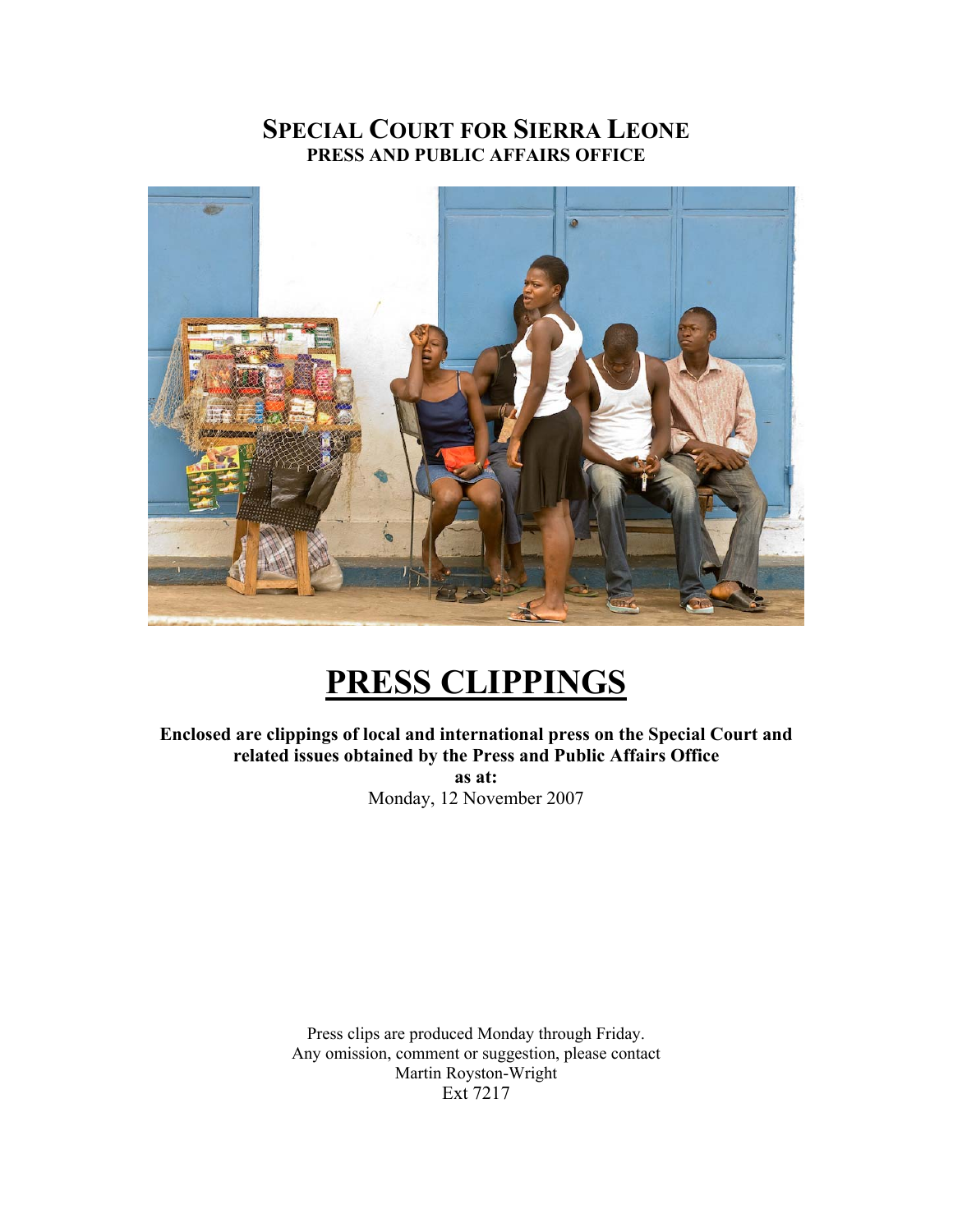| <b>International News</b>                                               |             |
|-------------------------------------------------------------------------|-------------|
| The Child as War Criminal / <i>International Herald Tribune</i>         | Pages 3-5   |
| UNMIL Public Information Office Media Summary / UNMIL                   | Pages 6-8   |
| Police Arrest Khmer Rouge Suspects / CNN                                | Page 9      |
| Congo's Child Soldiers Face Tough Road to Recovery / VOA                | Page 10     |
| Footballing Heroes: From Battles to Ball Control / The Independent (UK) | Pages 11-13 |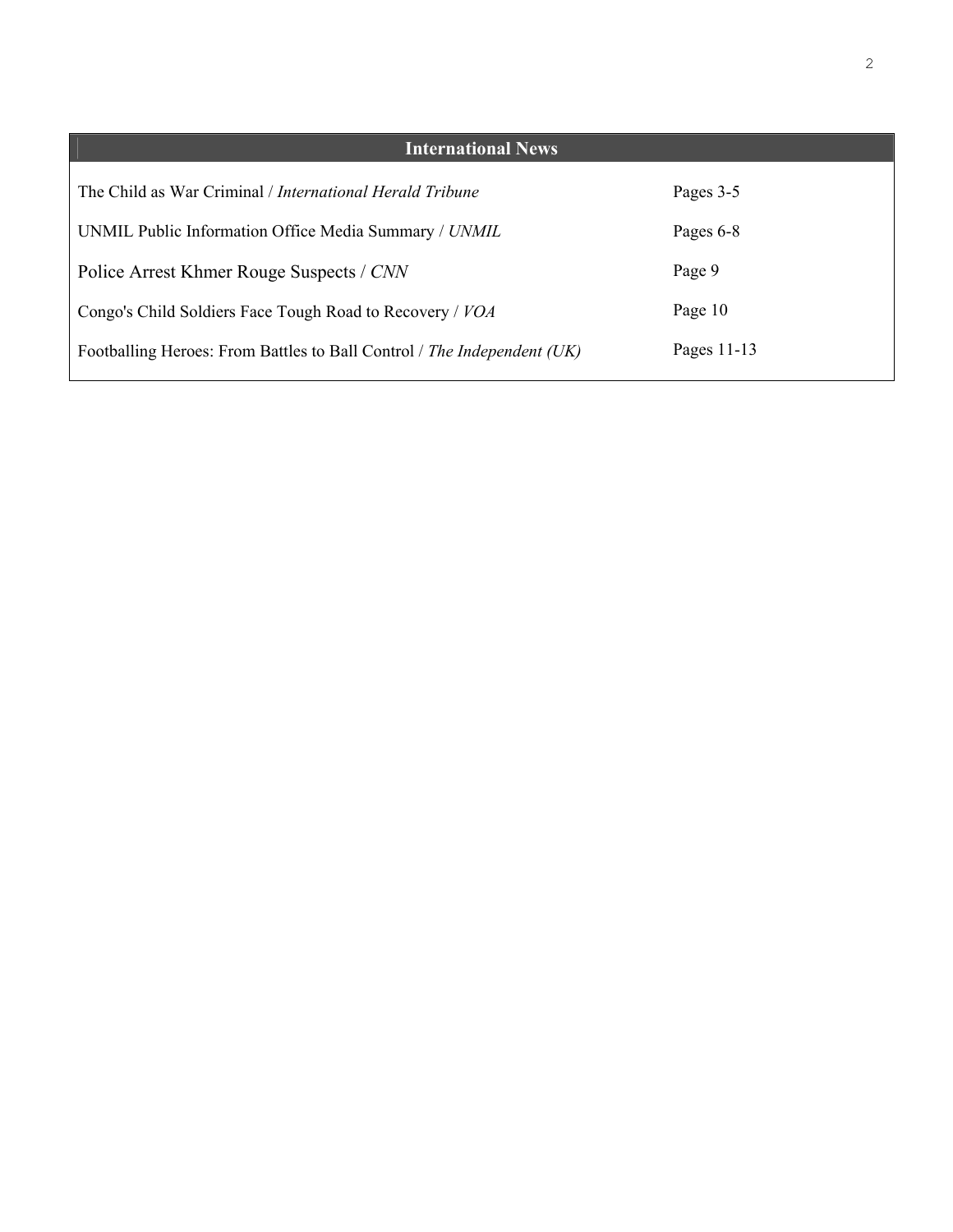# International Herald Tribune

Friday, 9 November 2007

#### **The child as war criminal**

By David M. Crane

Friday, November 9, 2007 SYRACUSE, New York:

It was a clear hot day. The meeting hall in the school for the deaf located up-country near Makeni rippled with the heat of over 500 persons. The meeting was one of many I conducted throughout Sierra Leone to provide a vehicle for people to talk about the war, the crimes, their pain and other issues related to our work. As I finished answering one question, a small arm was raised in the middle of the hall. I walked back to the student. He meekly stood up, head bowed, and mumbled loud enough for those around him to hear, "I killed people, I am sorry, I did not mean it." I went over to him, tears in my eyes, hugged him and said, "Of course you didn't mean it. I forgive you."

This exchange took place while I was in Sierra Leone as chief prosecutor of the international war crimes tribunal in West Africa, the Special Court for Sierra Leone.

The young man was one of tens of thousands of children who had been forced into combat against their will. I chose not to prosecute any of them for the crimes they committed. It would have been legally and morally wrong to do so.

Only in the past 10 years has the international community begun to grapple with this scourge. A report to the United Nations secretary general in 1996 laid out a comprehensive program to protect children during times of armed conflict. The introduction declared:

"More and more of the world is being sucked into a desolate moral vacuum. This is a space devoid of the most basic human values; a space in which children are slaughtered, raped and maimed; a space in which children are exploited as soldiers; a space in which children are starved and exposed to extreme brutality. . . There are few further depths to which humanity can sink."

A child soldier named Omar Khadr, a Canadian citizen, is about to be tried before the ad hoc military commission in Guantánamo. He is charged with the killing of an American soldier during a firefight in which Khadr himself was seriously wounded. He was 15 at the time. Now, at the age of 20, after years in detention as an "unlawful enemy combatant," Khadr is being tried for what he did as a child.

The use of children in warfare is not a new phenomenon. Children have followed armies for centuries as support personnel - pages, water carriers, drummers. In European navies, boys were assigned to warships by noble parents to embark on careers as officers; others were pressed into duty as sailors.

With the advent of the various Hague rules governing weapons in war in the late 19th and early 20th centuries, the rules of warfare began to take on a universal status. With the two World Wars, attention shifted from weapons to the status of non-combatants.

The founding of the United Nations in 1945 established a voice for civilians in time of warfare, particularly for children. The Geneva Conventions of 1949 were devoted to persons who are "out of the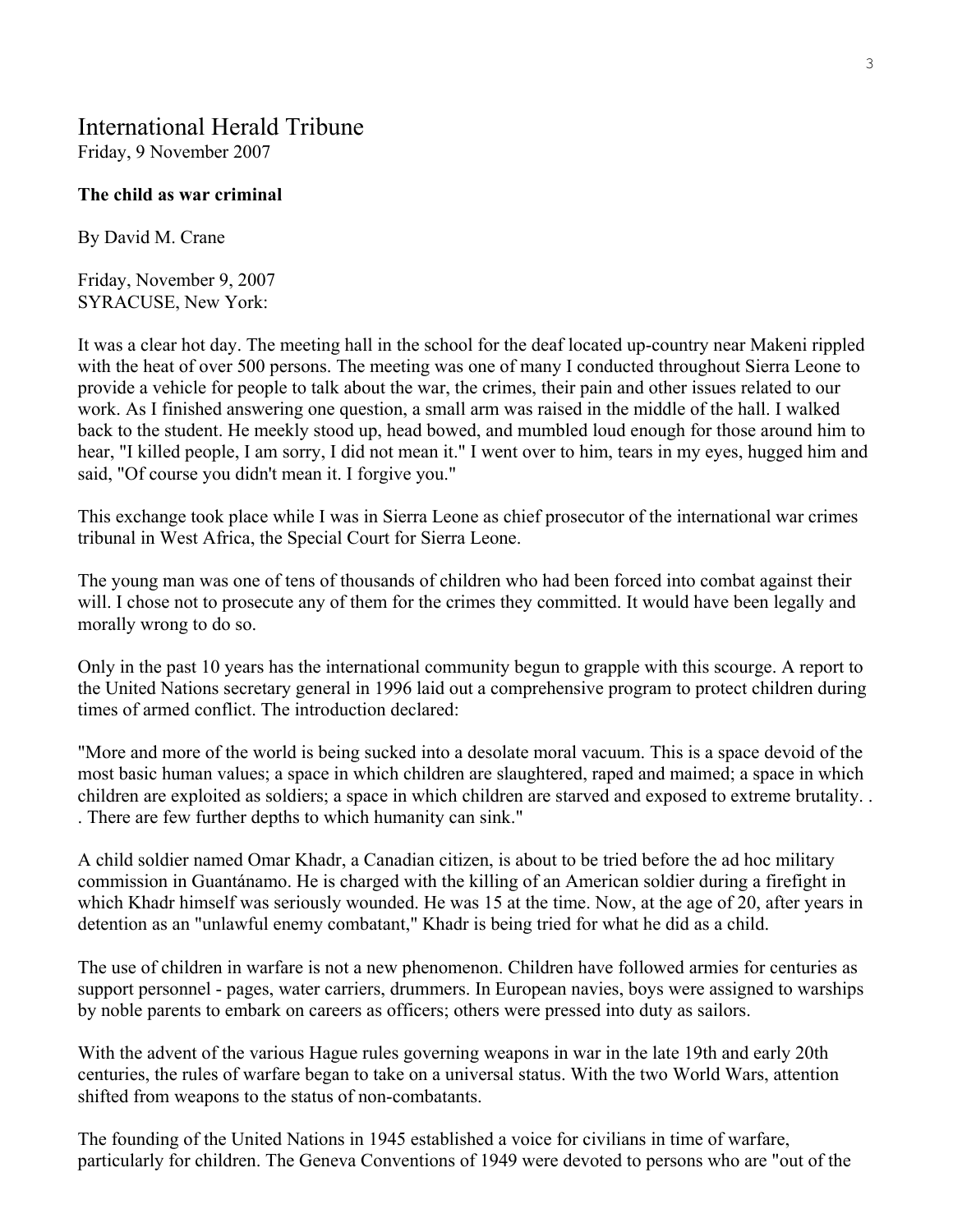combat" - prisoners of war, the shipwrecked, civilians. Children finally gained special protected under international law.

However, the Cold War also saw the rise of Third-World conflict, in which children were once again the victims. In the 1970s, the Geneva Conventions were revised to reflect the realities of modern armed conflict. Once again the bar was raised, and most states agreed to the new standards.

The protocols of 1977 specifically prohibited the use of children in armed conflict. Using children in conflict was not specifically defined as a crime, but the implication was this was a grave breach of the Geneva Conventions.

The subsequent Convention on the Rights of the Child (CRC) of 1990 was more specific about the use of children in armed conflict. By this time, the act of child recruitment as a crime had crystallized into international law.

The convention defines children as those below the age of 18, and among other things, it requires states to establish a minimum age at which criminal responsibility may be assigned. An optional protocol admonishes armed groups - as distinct from armed forces of the state - not to recruit or use children under any circumstances.

The detention of juveniles is also covered by international agreements. Juvenile offenders, like adult offenders, are to be awarded prompt due process. A child has the right to timely access to legal counsel, and the right to timely review of their detention. Detention should only be used as a last resort, in exceptional circumstances and for the shortest possible duration. In detention, juveniles must be separated from adults.

Despite the political and legal recognition that child recruitment is a universal crime, child recruitment has continued unabated. In 1996, the Marcel Report stunned the United Nations, highlighting the full extent of the problem. Millions of children died in the 1980s and 1990s. There were calls for action and a plan began to evolve to monitor the recruitment of child soldiers.

In the late 1990s the world once again sat down and began to develop a mechanism to prosecute war crimes and crimes against humanity. The Rome Statute, which created the International Criminal Court, specifically stated that the recruitment of children under the age of 15 is a "serious violation of international humanitarian law."

Yet the tragedy continues worldwide, particularly in Africa. Forty-two armed groups in 11 countries were specifically singled out in a UN report issued in February 2005. It called for monitoring and reporting of children in armed conflict to ensure that the law is complied with worldwide.

Introducing a witness before the international tribunal in West Africa, I described another tragedy in Sierra Leone's 10-year tale of horror, this one from the Kono district:

"The rebels took his younger brother and himself to Kaiama along with 13 other boys. The rebels lined the 15 children up and offered them a choice: Join one line if they wanted to be a rebel, another line if they wanted to be freed and allowed to go home. All 15 of these boys, and they were just boys, joined the line for freedom.

"It was the wrong choice. They were accused of sabotage to the revolution. To keep them from escaping, each was held down, screaming, and one by one had AFRC and/or RUF carved into their chests with the blade of a sword. The witness was now just marked property and treated as such. He will be in this very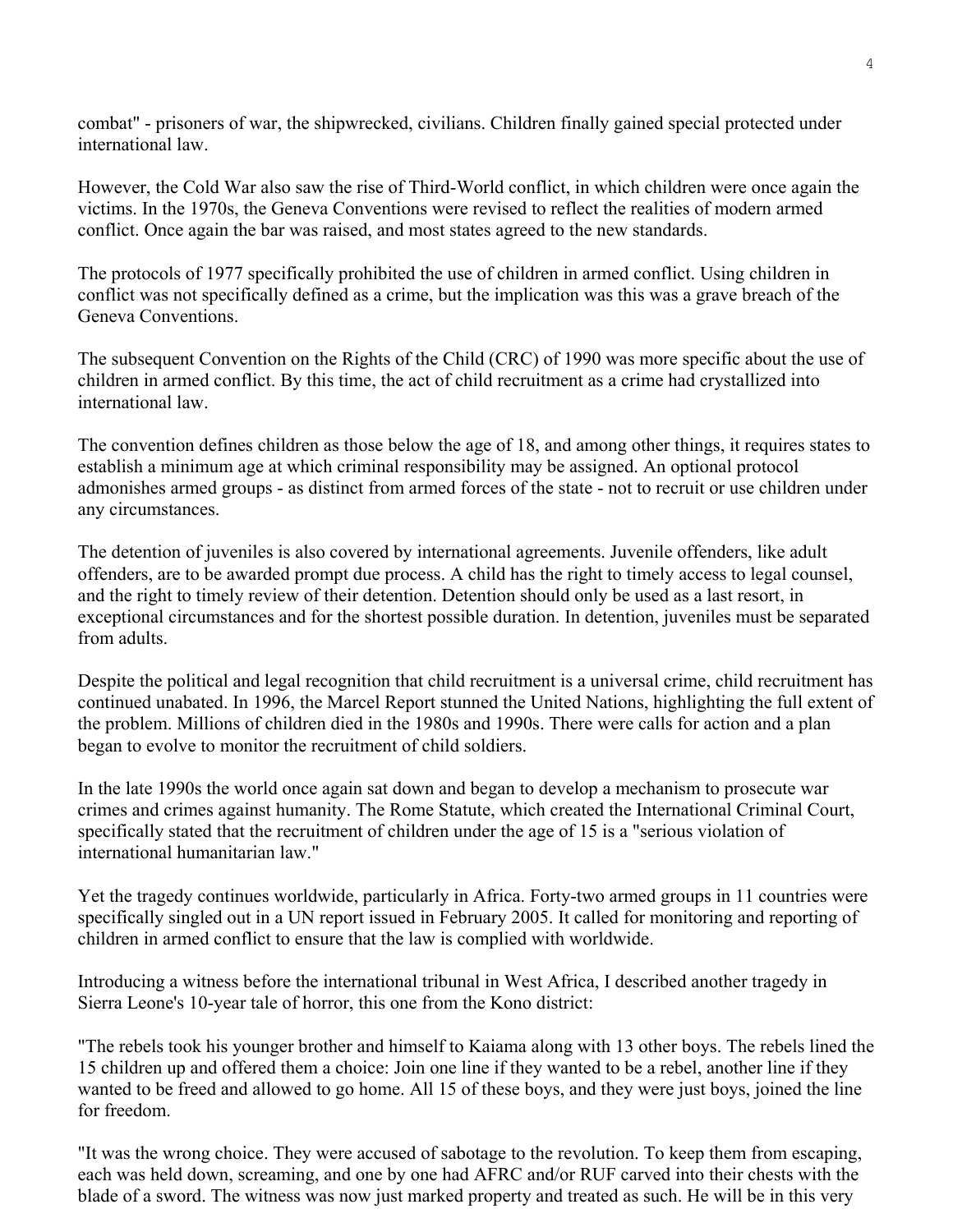chamber to tell his horror story and show you his scarred chest that to this very day bears the letters: A-F-R-C R-U-F."

Omar Khadr, a 15-year-old Canadian, could have been that child in Sierra Leone, but he was in Afghanistan, in similar circumstances, not of his making, not under his control, in an environment from which as a child there was no escape.

Legally, morally and politically the international community - including the United States - has separated children from the horrors of combat, to protect and nurture, to rehabilitate and support; not to punish.

No child found in combat should be held liable for his or her acts. That is the legal standard of the world community and of this country. What will take place in Guantánamo in the coming weeks is wrong.

*David M. Crane, professor of practice at the Syracuse University College of Law, was the prosecutor at the Special Court for Sierra Leone from 2002 to 2005.*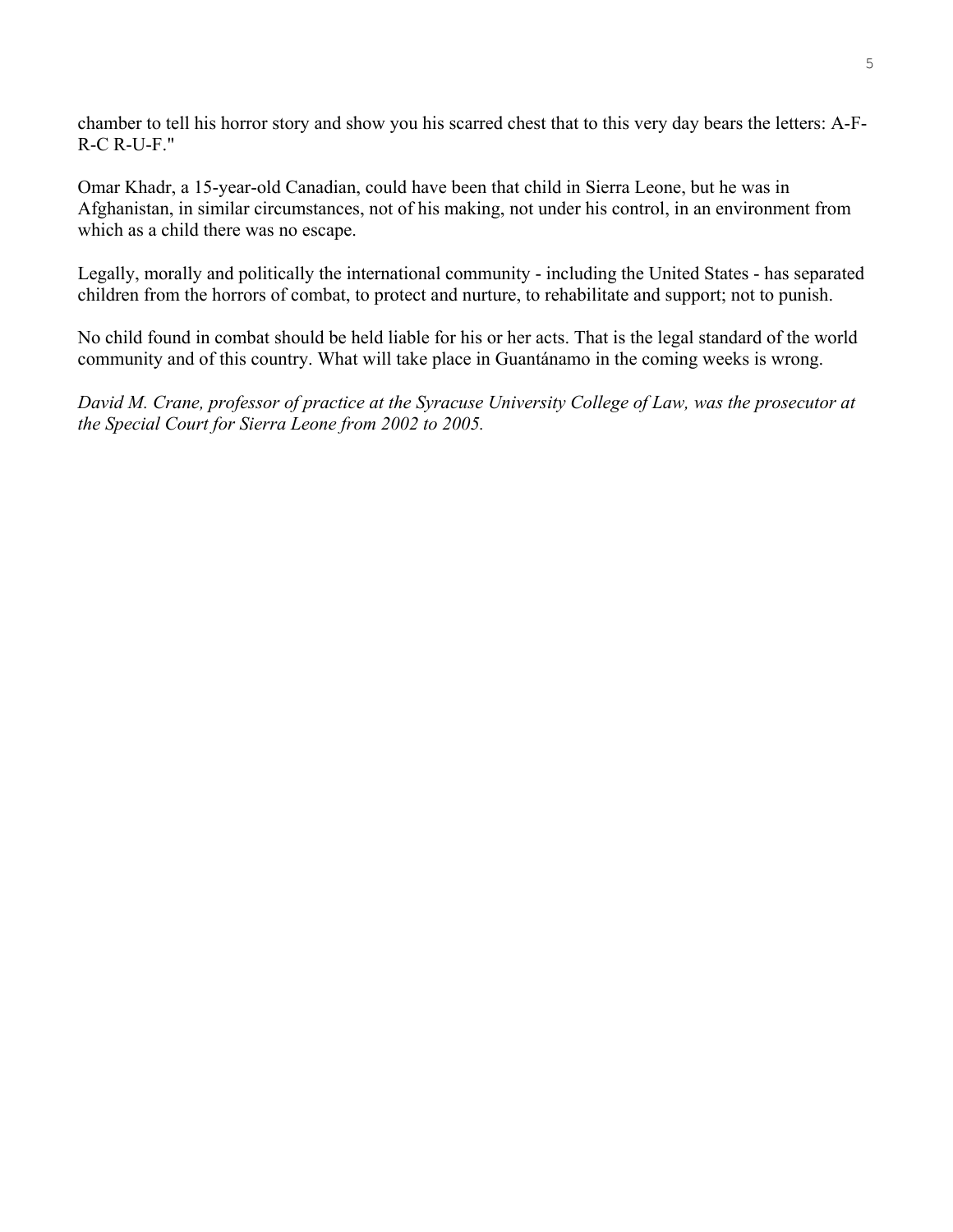

United Nations Mission in Liberia (UNMIL)

### **UNMIL Public Information Office Media Summary 9 November 2007**

*[The media summaries and press clips do not necessarily represent the views of UNMIL.]*

## **International Clips on Liberia**

#### **INTERVIEW-Liberian leader urges UK's Brown to attend summit**  By Alphonso Toweh

MONROVIA, Nov 8 (Reuters) - Liberian President Ellen Johnson-Sirleaf urged British Prime Minister Gordon Brown to drop his threat to boycott next month's Europe-Africa summit if Zimbabwe President Robert Mugabe attends. Johnson-Sirleaf, Africa's only elected female head of state, added her voice to the growing number of African and European leaders calling on Brown to attend the summit in Lisbon, which she said was likely to focus on trade relations.

### **International Clips on West Africa**

### **Sierra Leone police arrest 41 illegal immigrants in two-hour crackdown**

FREETOWN, Nov 9, 2007 (AFP) - Police in Sierra Leone arrested 41 foreigners in a two-hour raid in the southern diamond-rich city of Bo for breaching immigration laws, an internal affairs ministry official said on Friday. Immigration officer Michael Bayoh, who coordinated the crackdown in the country's second largest city, 200 kilometres (120 miles) from the capital, said nationals of Britain, China, India, Pakistan and Lebanon, were among those nabbed.

# **New Sierra Leonean Leader Visits**

Abuja, Nov 08, 2007 (Nigeria First/All Africa Global Media via COMTEX) -- The new President of Sierra Leone, Mr Ernest Bai Koroma on Thursday November 8 paid a one-day visit to President Umar Musa Yar'Adua at the State House, Abuja. The Sierra Leonean leader was accompanied in his visit by his minister of Presidential and Public Affairs, Hon Alpha Kanu and the Nigerian Foreign Affairs Minister, Chief Ojo Maduekwe.

# **Cote d'Ivoire, China sign three economic, technical cooperation agreements**

ABIDJAN, Nov 9, 2007 (Xinhua via COMTEX) -- Cote d'Ivoire and China have signed here three economic and technical cooperation agreements on loans and donations granted by China, according to reports. The agreements were signed Thursday by Cote d'Ivoire's Foreign Affairs Minister Youssouf Bakayoko, and the Chinese Assistant Foreign Minister Zhai Jun.

#### **Local Media – Newspaper**

#### **Police Fired for Burglary**

(*National Chronicle and Heritage)* 

• In a released in Monrovia Thursday, the Liberia National Police (LNP) said it has dismissed three police officers from active service for burglary while 14 others were suspended for time indefinite for desertion of posts. The measures were taken in order to bring credibility to the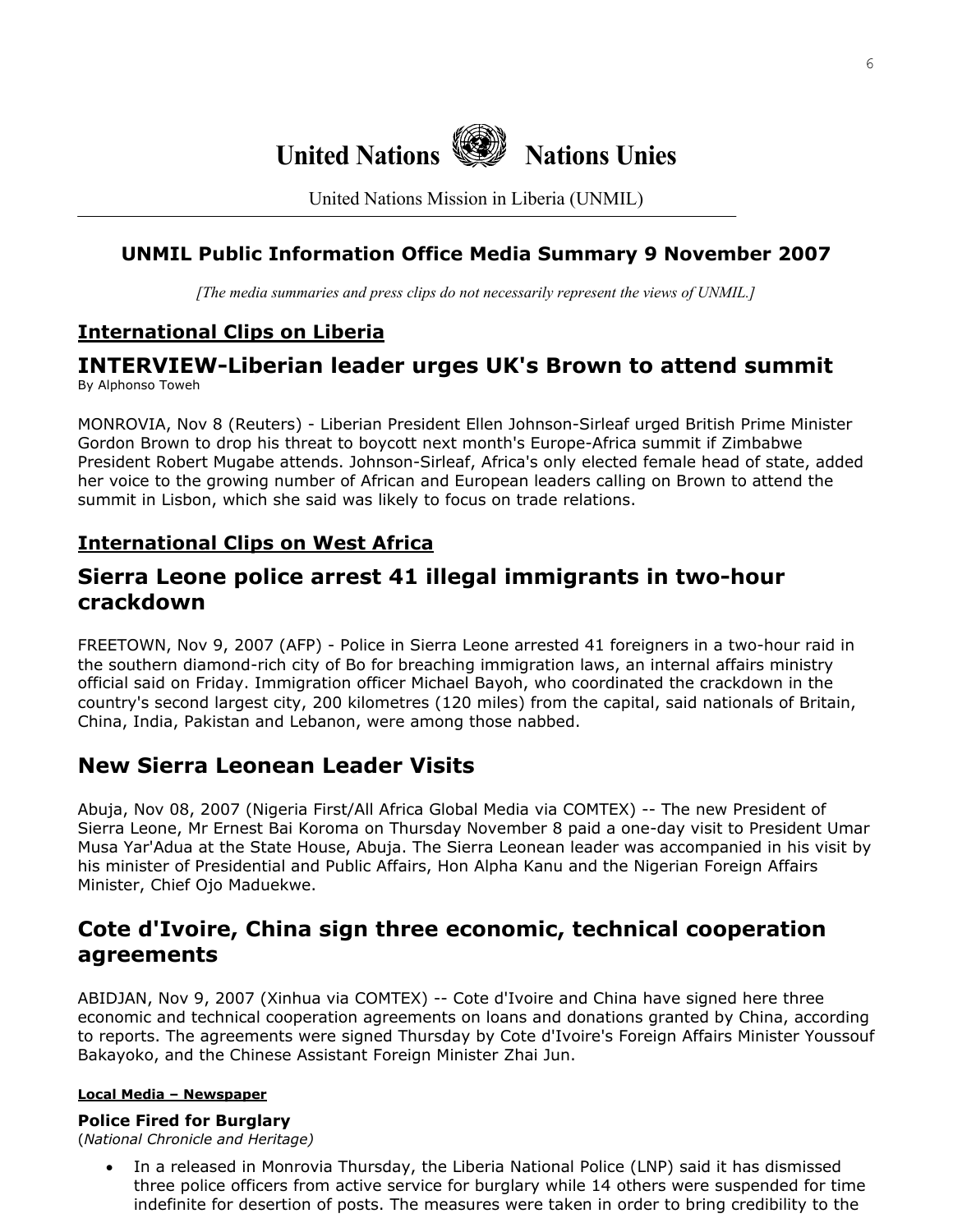LNP. Those dismissed from the force were T. Max Williams, Joseph B. Conneh and Martin K. Dunor.

#### **Remains of Crash Victims Flown Home**

*(The News, Daily Observer and New Democrat)* 

- The remains of three crew members of the Russian MI-8 helicopter which crashed a week ago near the commercial town of Ganta in north-eastern Liberia have been flown home.
- The three men including the pilot in Command, Vitali Drozdov, Co-Pilot, Sergey Kolosov and Flight Engineer, Nikolai Zhorikov were flown home Thursday following a brief programme held at the Spriggs Payne Airfield in Monrovia.
- UNMIL Chief Aviation Officer Azzam Ayyat, in a tribune said the men were part of the peacekeeping family in Liberia. Although contracted by UNMIL,
- Mr. Ayyat stated that the deceased played a meaningful role in helping to keep peace, foster development and sustainable growth in Liberia.

#### **UK and Canada Warn Citizens against Traveling to Liberia**

*(National Chronicle)* 

- [sic:] The Government of the United Kingdom is advising its citizens against essential travel to Liberia unless a citizen has made adequate security arrangement for accommodation and travel with a reliable organization in advance of his travel.
- According to the British Government, the main security risks are violent crime and public order incidents. The former is a particular risk in Monrovia after dark, and Britain recommends that its citizens should not walk in Monrovia at night. The British Government says the Liberia National Police (LNP) currently lacks the ability to provide effective security in any part of the country.
- For its part, Canada says the security situation in Liberia remains unpredictable. Mass movement of people aggravates the already poor economic conditions, especially in Monrovia and in other cities, where the presence of refugees is putting a strain on food and shelter resources. Looting and robbery, often at gunpoint, is being reported throughout the country.

#### **Newspaper Claims Government Admits Error in Julu's Indictment**  *(The Inquirer)*

• [sic:]The Government of Liberia has admitted making an error in the indictment of a former general of the Armed Forces of Liberia (AFL) Charles Julu, who is now being held at the Monrovia Central Prison for treason. The government made the assertion in a twelve-page count resistant responding to the defense counsel request for the dismissal of the charges on their client. Julu's defense counsel headed by Counsellor Dempster Brown earlier filed a motion to the Criminal Court "A" where the case is currently being tried requesting that the State drops charges on his client because according to him, the indictment at the time carried two crimes.

#### **National Insurer Secures Loan to Fund Small and Medium Enterprises**

*(Heritage, The Analyst, The News, The Informer and The Inquirer)* 

- The Pan African Ecobank and Liberia's National Investment Commission (NIC) on Thursday signed a US\$250,000 Memorandum of Understanding to support small and medium enterprises (SME) in the country.
- Mr. Richard V. Tolbert, Chairman of the NIC signed on behalf of the Commission and praised Ecobank for its cooperation and assured that the money would be used for the intended purpose.
- Mr. Tolbert recalled that the small medium enterprise division of the Commission was created in 1979 to solicit funds for loans to potential Liberian businesses. He told the gathering that his administration would continue to seek funding from financial institutions to empower Liberian business people.
- He said the MOU was essential because it would play a vital role in building the Liberian economy, and challenged Liberians to engage in the private sector to sustain themselves. "Our vision is in line with government's policy to financially empower Liberians to invest in the private sector," Tolbert said.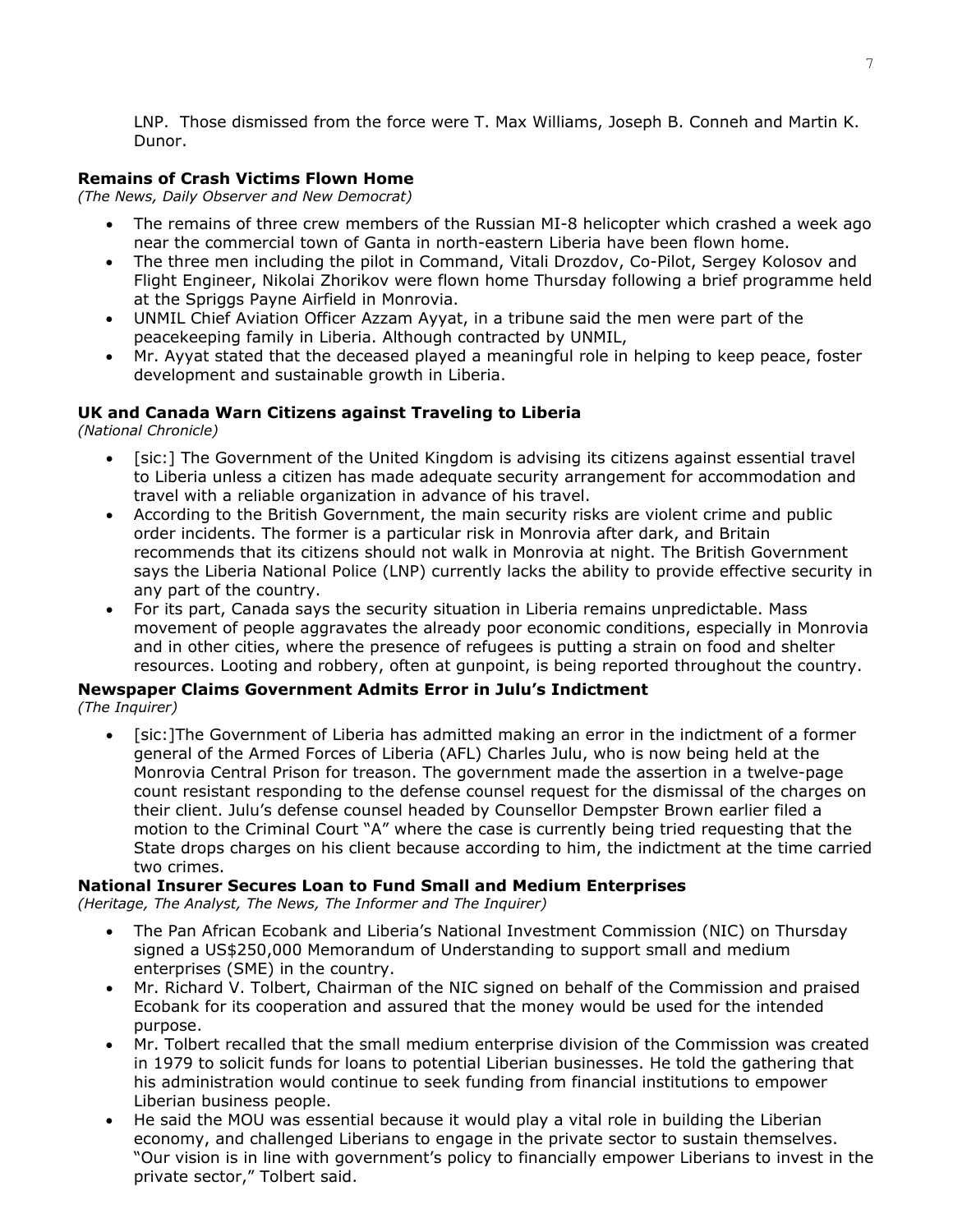• Ecobank Managing Director Manirenike Adepoju said the MOU was the beginning of the bank's assistance to the NIC for loan to small medium enterprises in Liberia.

#### **Local Media – Radio Veritas** *(News monitored today at 9:45 am)*

#### **President Sirleaf Makes new Appointments in Government**

• Correspondents said that President Ellen Johnson Sirleaf yesterday appointed former Information Minister Johnnie McClaine as Ambassador Extraordinary, Jeremiah Hinneh, Senior Aide Camp and Juliane Bodo, Junior Aide Camp. Others are Richard Wright, Aide Camp, Margibi County, Mannue Mannie, Aide Camp, Sinoe County, Abraham Dorbor, Aide Camp, Lofa County and Theophilus Nah, Aide Camp, Grand Kru County.

*(Also reported on ELBS, Star Radio, SKY FM and Truth FM)*

#### **Police Sacked for Disorderly Conduct**

• In a released in Monrovia Thursday, the Liberia National Police (LNP) said it has dismissed three police officers from active service for burglary while 14 others were suspended for time indefinite for desertion of posts, stressing that the measures were taken in order to bring credibility to the LNP. Those dismissed from the force were T. Max Williams, Joseph B. Conneh and Martin K. Dunor.

*(Also reported on ELBS, Star Radio, SKY FM and Truth FM)*

#### **World Bank Grants Liberia US\$24 Million for Road Works**

• A Ministry of Public Works release said that the World Bank has disbursed more than US\$20 million to rehabilitate the Buchanan-Monrovia highway and to that effect, awarded the contract to CHICO, a Chinese road construction company to repair and resurface the most essential parts of highway.

 *(Also reported on ELBS, Star Radio, SKY FM and Truth FM)*

*Complete versions of the UNMIL International Press Clips, UNMIL Daily Liberian Radio Summary and UNMIL Liberian Newspapers Summary are posted each day on the UNMIL Bulletin Board. If you are unable to access the UNMIL Bulletin Board or would like further information on the content of the summaries, please contact Mr. Weah Karpeh at karpeh@un.org.*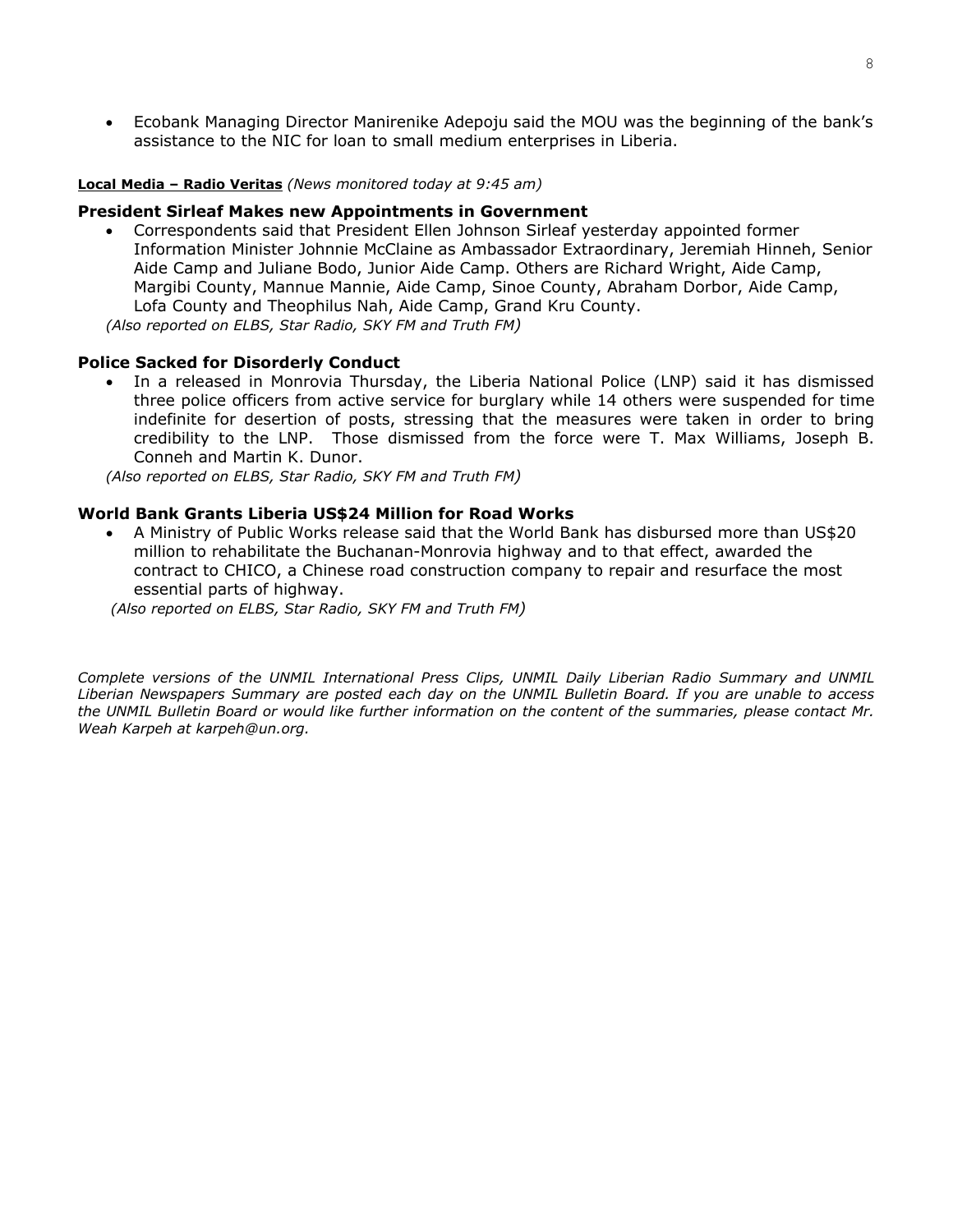### CNN Monday, 12 November 2007

### **Police arrest Khmer Rouge suspects**

PHNOM PENH, Cambodia (CNN) -- Ieng Sary, the foreign minister of the Khmer Rouge regime that ruled Cambodia in the late 1970s, and his wife were arrested by a U.N.-backed genocide tribunal Monday, court officials announced.

Ieng Sary, like other Khmer Rouge leaders, has repeatedly denied responsibility for any crimes.

 Ieng, the brother-in-law of Khmer Rouge leader Pol Pot, and his wife Ieng Thirith were arrested at their home in Phnom Penh after court officials delivered an arrest warrant early Monday, according to the Extraordinary Chambers of the Courts of Cambodia.

"They have both been brought to the ECCC facilities," the tribunal announced in a written statement. "Further details will be released tomorrow."

The special tribunal of Cambodian and international judges was established to prosecute ex-Khmer Rouge officials for the killings that accompanied the communist movement's 1975-1979 rule. As many as 2 million people were killed in the party's efforts to transform Cambodia into an agrarian utopia before troops from neighboring Vietnam overthrew the regime.

Ieng Sary faces charges of war crimes and crimes against humanity, while Ieng Thirith -- also a member of the Khmer Rouge leadership -- is charged only with crimes against humanity, the court announced.

Police surrounded their home in Phnom Penh shortly after 5:30 a.m. (10.30pm GMT) and drove them away about 9:30 a.m.. The arrest comes despite a 1996 pardon issued to Ieng Sary by Cambodian King Norodom Sihanouk.

Remnants of the Khmer Rouge continued to battle Cambodia's government into the 1990s before fragmenting in the middle of the decade. Ieng defected from the movement in 1996, taking about 10,000 guerrillas with him, and Pol Pot died of natural causes in 1998.

Another Khmer Rouge veteran, Kaing Guek Eav, is charged with carrying out mass executions and torture as the commandant of a notorious prison in Phnom Penh.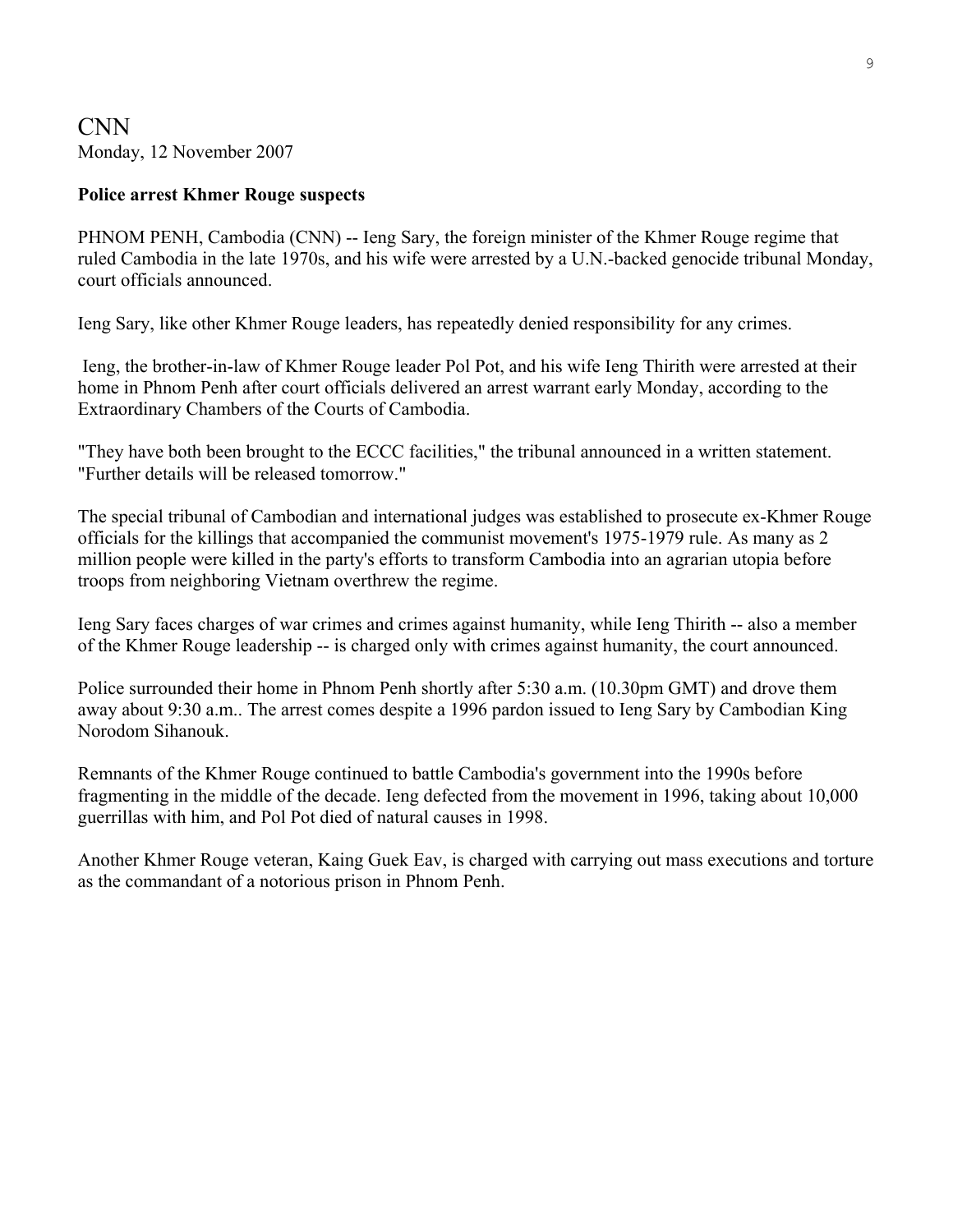# Voice of America

Saturday, 10 November 2007

### **Congo's Child Soldiers Face Tough Road to Recovery**

By Noel King Muhazi, Rwanda*Voice of America* 

Tens of thousands of children have been abducted and forced into service by a myriad of armed groups in Congo's chaotic eastern provinces. Many of them are Rwandan boys who were born in Congo following the genocide. On returning to their native Rwanda, the boys face a long road to recovery. Noel King has

this report from Muhazi, Rwanda.

Like most children, the boys at the Muhazi center for demobilized child soldiers, just want to have fun.

But after spending years in the service of eastern Congo's armed groups, the biggest struggle for former child soldiers, is behaving like a child.

Habimana, 13, arrived at the center two days ago, after spending a year with a Congolese militia group known as the Mai Mai.

Habimana says he had the rank of private in the Mai Mai and was the armed guard for a captain. He says the Mai Mai did not abduct him, but that he joined the militia. After his father died one year ago, he had nowhere else to go. He says the Mai Mai was the safest place to be.



Habimana left the Mai Mai after he was shot in a gunfight. The Mai Mai took Habimana to a hospital, where doctors handed him over to the International Committee of the Red Cross (ICRC).

The ICRC works to find the families of Rwanda's demobilized child soldiers. Until their families are found, the boys stay at Muhazi camp, run by the Rwandan government.

Ally Mugema is a social worker at the Muhazi center. He explains that it is difficult for the boys to re-adjust to civilian life.

"When they are with the armed groups in the forest, they are brutal, they are aggressive, they steal using arms," he noted. "When they are looking for food, they have to use force. A long period in that kind of behavior, it tends to be conditioned. They cannot go in the community with such behavior."

Mugema told VOA that when the boys arrive they marvel at the things that the center provides, like their own shoes and mosquito nets.

The boys are taught how to brush their teeth and the importance of bathing daily.

The center employs teachers who provide the boys a basic education and counselors who urge them to talk about their experiences as child soldiers. Ally Mugema explains.

"We teach literacy and numeracy. We try to teach them how to read and write. They also do counseling for those traumatized," he explained. "We teach them how to do some home activities like sweeping, like washing clothes, like washing saucepans, so by the time they are in the community with their parents, if they are given such an activity, they don't find it so new and complicated."

Still, some habits exhibited by the former child soldiers are hard to break.

In the afternoon, the boys are released from school and they have an opportunity to play. Instead, they hang about in small groups. Unlike other boys their age, they seem unsure of what playtime means.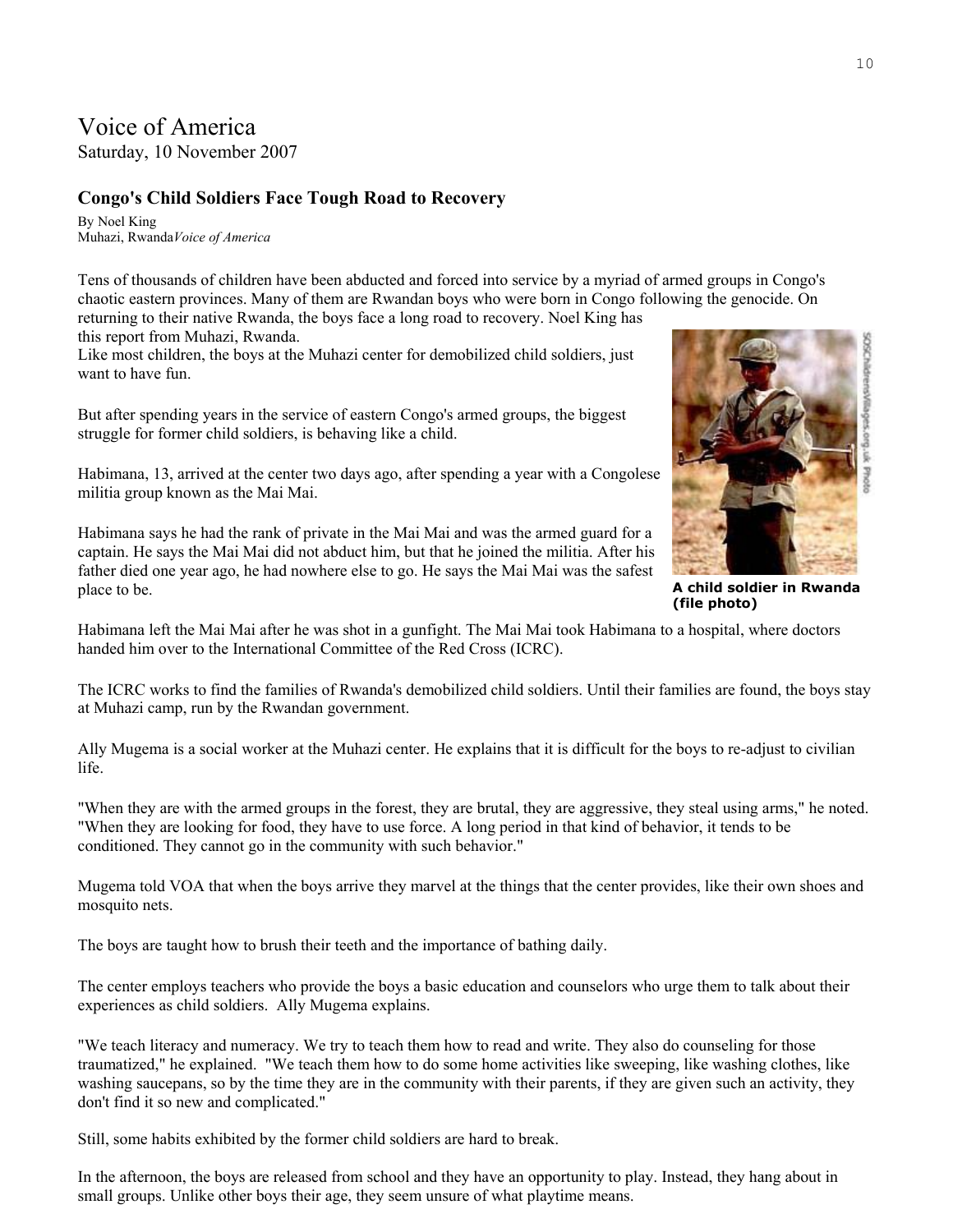# The Independent (UK)

Monday, 12 November 2007

### **Footballing heroes: from battles to ball control**

The players in the amputee football world cup finals, which kicked off in Turkey yesterday, are not highly paid professionals – some are the victims of war. Sean Thomas tells their astonishing stories

The rules are simple. Goalkeepers are only allowed to have one arm. Outfield players may only have one leg. Penalties are given if the ball strikes a defender's crutch, or the stump of a goalie's arm, in the penalty box. The goal itself is half normal size. There aren't many headers in this version of football.

It may sound like a surreal television sketch but it's far more serious. This is amputee football, a testament to the resourcefulness of the human spirit, and the power of sport. And over the next fortnight, its world cup finals are being held in Antalya, southern Turkey.

Amputee football dates back 30 years to a group of El Salvadorean players, all injured in the country's civil war, who decided to create their own versionn of the game. Just because they had lost limbs to bombs and landmines, they saw no reason to forsake their favourite sport. So they made up their own rules, designed their own kit, and sought other maimed opponents.

Since then, the sport has grown in size and organisation  $-12$  national teams from four continents will be present in Antalya this week. The team with the most poignant story must be the one from Liberia, a country better known for "blood diamonds" and brutal civil war than sporting prowess.

One of the stars of the squad is Dennis Parker, 33, from Tubmanburg, a remote, diamond-mining hill town. In 1990, when he was just 16 years old, he was forced to fight for President Charles Taylor in Liberia's first civil war, which devastated the west African country from 1989 to 1996. After three years of fighting, he was wounded in a street battle in the capital, Monrovia. His right leg was shattered, requiring amputation at the knee. Incredibly, he fought on until the end of the war, then found himself begging on the streets.

"People used to see amputees as bad people, like animals. When the fighting in Liberia stopped there were thousands of us, a mob, on the streets, with nowhere to go and no one to take care of us," he says. "Taxis would not stop for a disabled man because the drivers would think we had been responsible for killing their families. Now all that is changing."

Parker and 300 other amputee fighters took action in late 2005, storming the party headquarters in Monrovia of the now-exiled former president Taylor. The amputees had served in various armies during the war, but they shared a savage sense of injustice. They had no jobs, no pensions and, of course, were missing limbs. Some were drug addicts, hooked on the crack and heroin once given them by the militias to keep them loyal; almost all were beggars. They spent their days loitering around grocery shops and on street corners.

Into this tense and potentially violent stand-off stepped Reverend Robert Karloh, a warm, smiling, thickset Pentecostal minister. Mr Karloh had spotted the potential therapeutic value of amputee football in neighbouring Sierra Leone while he was working there as deputy director of disarmament. One day, he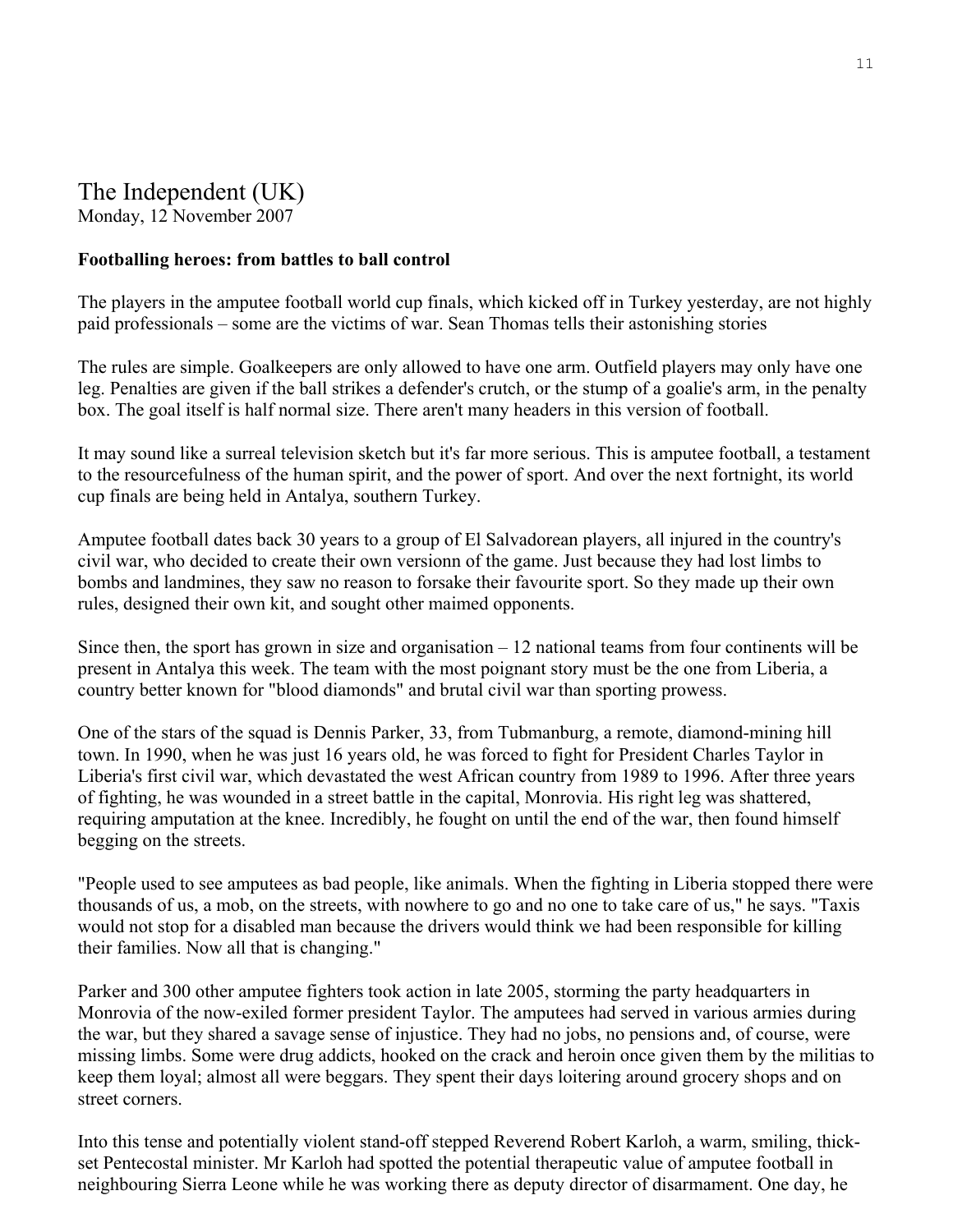saw wounded soldiers kicking footballs around streets that had recently been their battlefield. Realising that the game could be harnessed to help others, he joined the African amputee football movement.

At the party headquarters in Monrovia, he persuaded the protesters to quit the building and try to rebuild their lives through sport. Starving, suspicious and initially belligerent – as he himself admits – Parker was a pretty unwilling recruit. But Mr Karloh charmed and encouraged him to create the Liberia Amputee Sports Association, the Lasa club, one of six in the Liberia league, which has more than 150 players.

Parker is now a genuine football hero, a regular player in a Liberian national team. "We found soccer, and soccer allows us to be renewed," he says. He looks across the pitch at his team warming up, some of them wielding crutches, some of them running as fast as many a two-legged player. "This kind of football has helped me go to places I would never have dreamt of going before. I have managed to see Freetown in Sierra Leone. I've been to Europe, even to Russia. When I walk on the streets, these days, people know me. We are able to live again."

Lasa's first match was a defeat. But then Liberia qualified for the first All-African Amputee Football Championship, held last February in Freetown, Sierra Leone. In the event, Liberia lost a thrilling final by 4-3 to Ghana, whose Collins Gyamfi was the tournament's top scorer. Sierra Leone's Amadu "Bob Jones" Kamara was voted the event's best player. But Liberia's strong performance prompted the US government to donate \$30,000 (£15,000) to the country's amputee football movement.

That relative triumph brought home a truth. Parker and his Liberian team-mates realised that their efforts – and victories – had helped them regain a level of respect among their countrymen. As Mr Karloh put it: the rattle of an AK-47 had been superseded by the roar of a football stadium.

For the minister, the benefits of amputee football stretch far beyond the pitch. The popularity of the players is not only good for them as individuals, but is a vital element in national reconciliation. "There is a tendency for people to reject these men who fought the civil wars. Now everybody comes along to see them play football, and cheers for them. This sends a message: 'I have forgiven you.' It's a form of healing, if you like."

Among the ailments being treated by the sport are the divisions between former combatants. "We have people who fought gun battles against each other who are now playing on the same side," he says.

And now Liberia are in the biggest event of all: the Amputee World Cup in Turkey. The teams which have qualified for Antalya include well-financed squads from countries such as England and France, as well as the Third World. The European teams have medical back-up, trainers, special kit, and comparatively good facilities.

Amputees are just one of six disabled groups which stage their own international football tournaments. The others are people with cerebral palsy, the blind, the deaf, the partially sighted and those with learning disabilities. All of them share the same aim, and the same spirit, says Jeff Davis, the national football development manager of disability at the Football Association in Soho Square, London. "When we started these cups in 1998, our main aim was to give everybody an opportunity to reach their potential. That may just be playing locally but it may not. The overall idea is to develop a hierarchy and a network.

"Put it another way. At the beginning, the aim for the players is just to kick a ball around. But like any sportsman, as they progress, it becomes a really serious competition – and the players want to be the best players they can. And it doesn't get much bigger or better than a World Cup, whether you are Wayne Rooney or Christiano Ronaldo, or some poor guy with a war wound from Freetown."